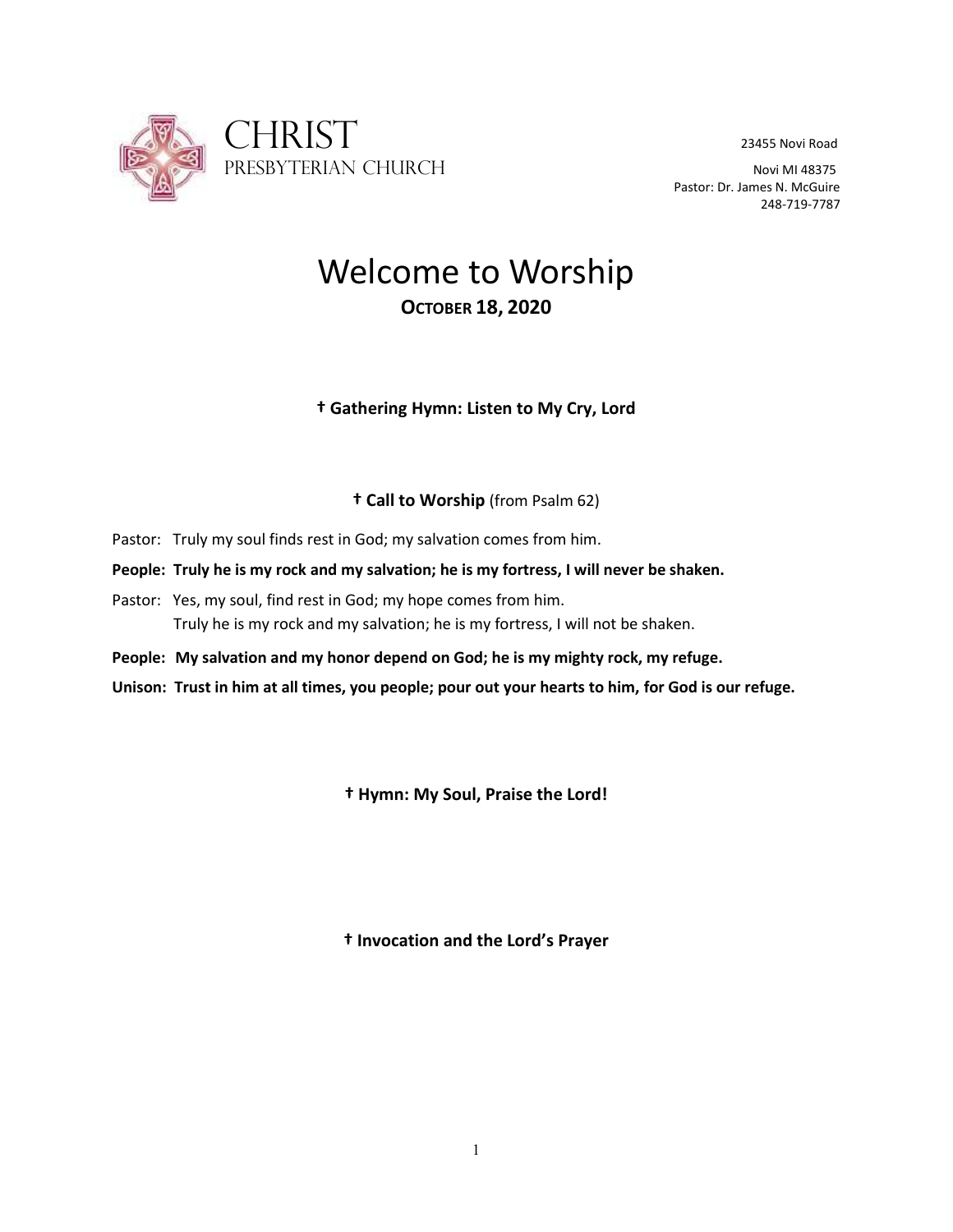#### **First Scripture Readings**

(Reader: Pia Klein}

#### **Exodus 33:12-23 Responsive**

<sup>12</sup> Moses said to the LORD, "You have been telling me, 'Lead these people,' but you have not let me know whom you will send with me. You have said, 'I know you by name and you have found favor with me.' <sup>13</sup> If you are pleased with me, teach me your ways so I may know you and continue to find favor with you. Remember that this nation is your people."

#### **<sup>14</sup> The LORD replied, "My Presence will go with you, and I will give you rest."**

<sup>15</sup> Then Moses said to him, "If your Presence does not go with us, do not send us up from here. <sup>16</sup>How will anyone know that you are pleased with me and with your people unless you go with us? What else will distinguish me and your people from all the other people on the face of the earth?"

#### **<sup>17</sup>And the LORD said to Moses, "I will do the very thing you have asked, because I am pleased with you and I know you by name."**

18 Then Moses said, "Now show me your glory."

**<sup>19</sup>And the LORD said, "I will cause all my goodness to pass in front of you, and I will proclaim my name, the LORD, in your presence. I will have mercy on whom I will have mercy, and I will have compassion on whom I will have compassion.**

<sup>20</sup>But," he said, "you cannot see my face, for no one may see me and live."

**<sup>21</sup> Then the LORD said, "There is a place near me where you may stand on a rock. <sup>22</sup>When my glory passes by, I will put you in a cleft in the rock and cover you with my hand until I have passed by. <sup>23</sup> Then I will remove my hand and you will see my back; but my face must not be seen."**

#### **Psalm 99**

**<sup>1</sup>** The LORD reigns, let the nations tremble; he sits enthroned between the cherubim, let the earth shake. **<sup>2</sup>Great is the LORD in Zion; he is exalted over all the nations.**

**<sup>3</sup> Let them praise your great and awesome name he is holy.**

**<sup>4</sup>** The King is mighty, he loves justice you have established equity;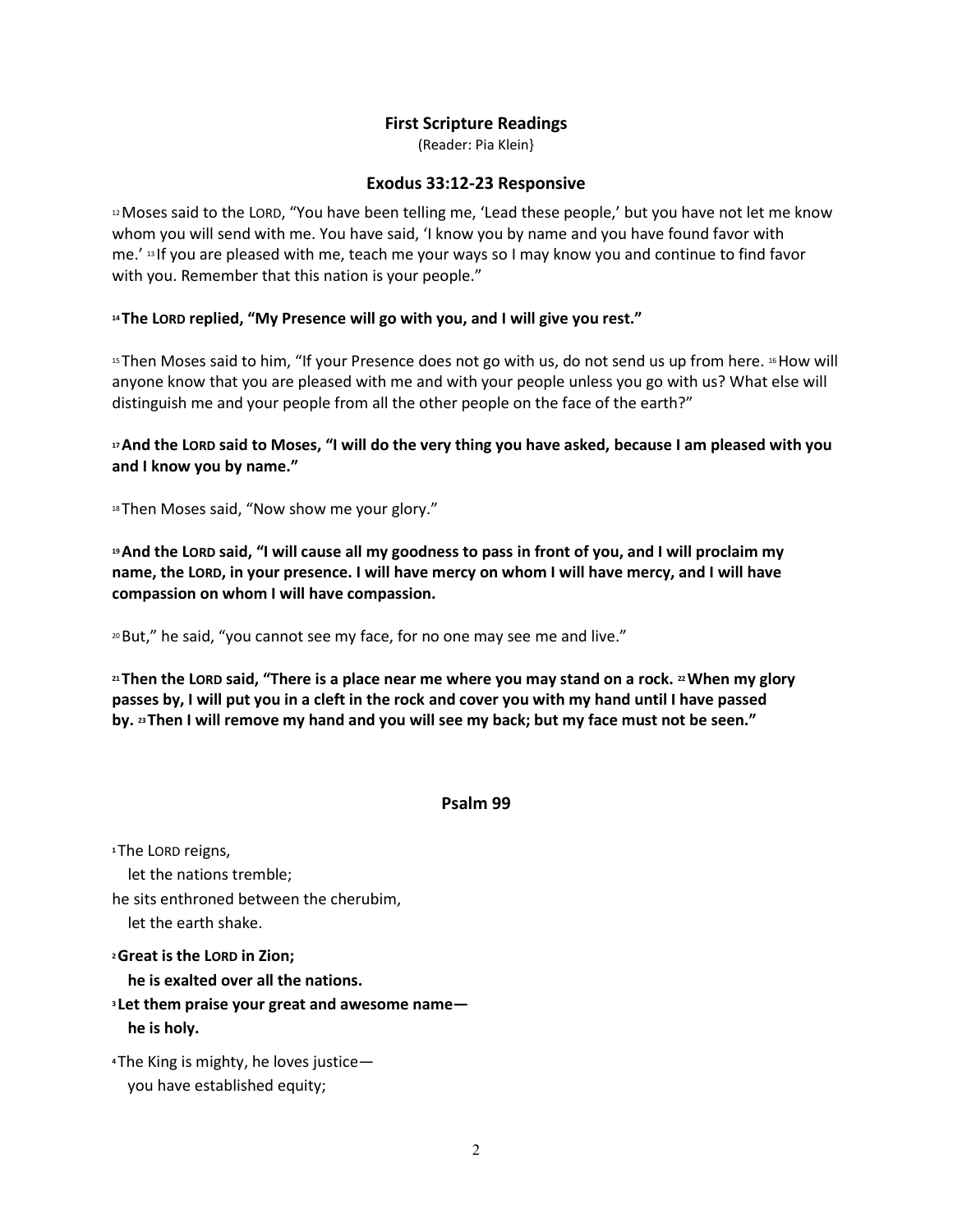in Jacob you have done what is just and right. **<sup>5</sup> Exalt the LORD our God and worship at his footstool; he is holy.**

**<sup>6</sup>**Moses and Aaron were among his priests, Samuel was among those who called on his name; they called on the LORD and he answered them.

## **<sup>7</sup>He spoke to them from the pillar of cloud; they kept his statutes and the decrees he gave them.**

**<sup>8</sup>** LORD our God,

you answered them;

you were to Israel a forgiving God,

though you punished their misdeeds.

**<sup>9</sup> Exalt the LORD our God and worship at his holy mountain, for the LORD our God is holy.**

#### This is the Word of the Lord! **Thanks be to God!**

## **† Gloria Patri**

Glory be to the Father, and to the Son, and to the Holy Ghost. As it was in the beginning, is now, and ever shall be, world without end. Amen, Amen.

## **† Hymn: Before the Throne of God Above**

**Presentation of Tithes and Offerings Offertory Great is the Lord arr: Jack Schafer Prayer of Thanksgiving**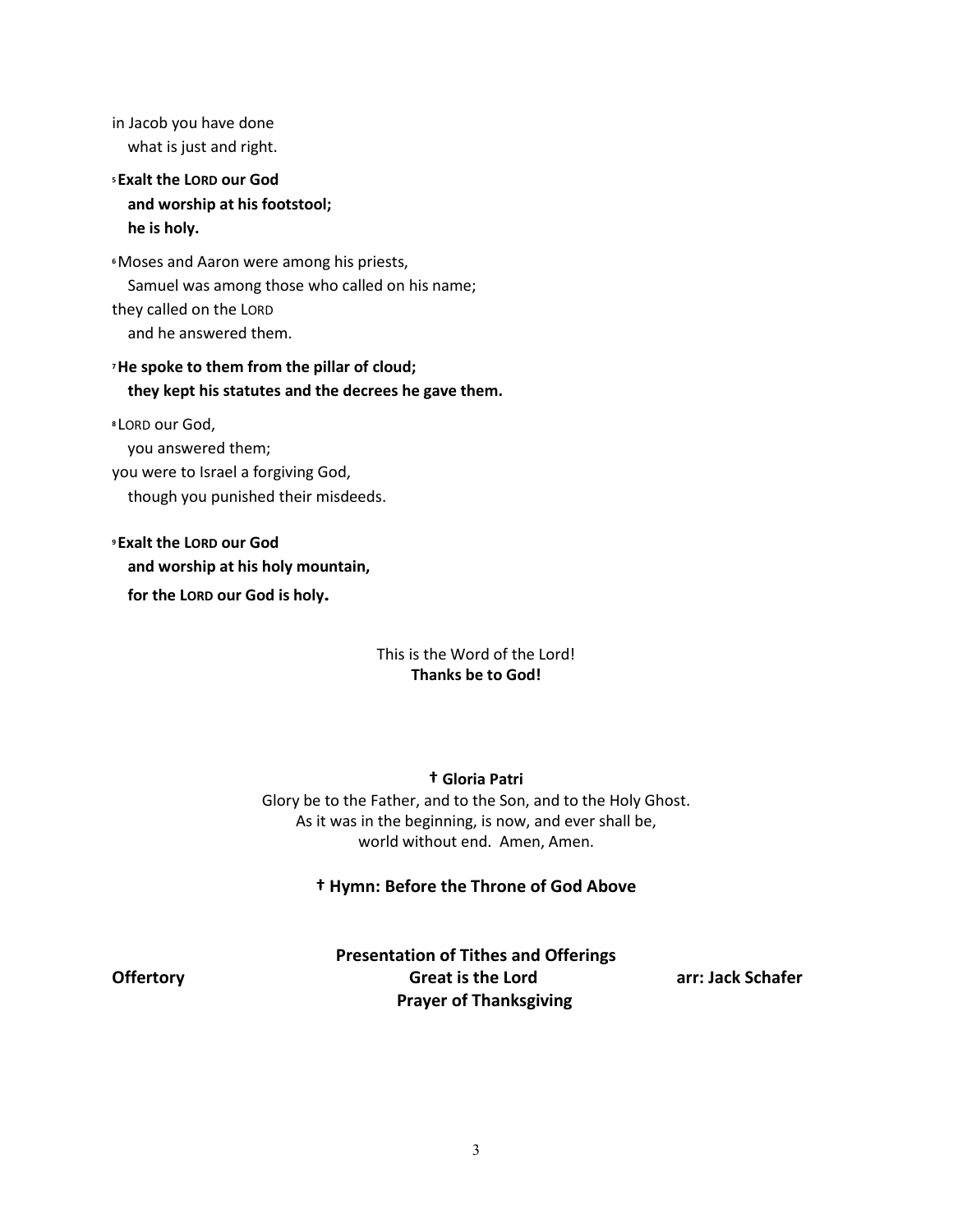#### **† Doxology**

Praise God from whom all blessings flow, Praise Him all creatures here below. Praise Him above ye heavenly hosts, Praise Father, Son, and Holy Ghost. Amen.

## **Second Scripture Readings**

(Reader: Pia Klein)

#### **Matthew 22:15-22 Responsive**

**<sup>15</sup>** Then the Pharisees went out and laid plans to trap him in his words. **<sup>16</sup>** They sent their disciples to him along with the Herodians.

**"Teacher," they said, "we know that you are a man of integrity and that you teach the way of God in accordance with the truth. You aren't swayed by others, because you pay no attention to who they are. <sup>17</sup> Tell us then, what is your opinion? Is it right to pay the imperial tax to Caesar or not?"**

<sup>18</sup>But Jesus, knowing their evil intent, said, "You hypocrites, why are you trying to trap me? <sup>19</sup> Show me the coin used for paying the tax."

**They brought him a denarius, <sup>20</sup> and he asked them, "Whose image is this? And whose inscription?"**

**<sup>21</sup>** "Caesar's," they replied.

**Then he said to them, "So give back to Caesar what is Caesar's, and to God what is God's."**

**<sup>22</sup>**When they heard this, they were amazed. So they left him and went away.

#### **1 Thessalonians 1:1-10**

<sup>1</sup>Paul, Silas, and Timothy,

To the church of the Thessalonians in God the Father and the Lord Jesus Christ:

Grace and peace to you.

**<sup>2</sup>We always thank God for all of you and continually mention you in our prayers. <sup>3</sup>We remember before our God and Father your work produced by faith, your labor prompted by love, and your endurance inspired by hope in our Lord Jesus Christ.**

4 For we know, brothers and sisters loved by God, that he has chosen you, sbecause our gospel came to you not simply with words but also with power, with the Holy Spirit and deep conviction.

#### **You know how we lived among you for your sake. <sup>6</sup>You became imitators of us and of the Lord, for you welcomed the message in the midst of severe suffering with the joy given by the Holy Spirit.**

<sup>7</sup> And so you became a model to all the believers in Macedonia and Achaia. <sup>8</sup> The Lord's message rang out from you not only in Macedonia and Achaia—your faith in God has become known everywhere. Therefore we do not need to say anything about it, <sup>9</sup> for they themselves report what kind of reception you gave us**.**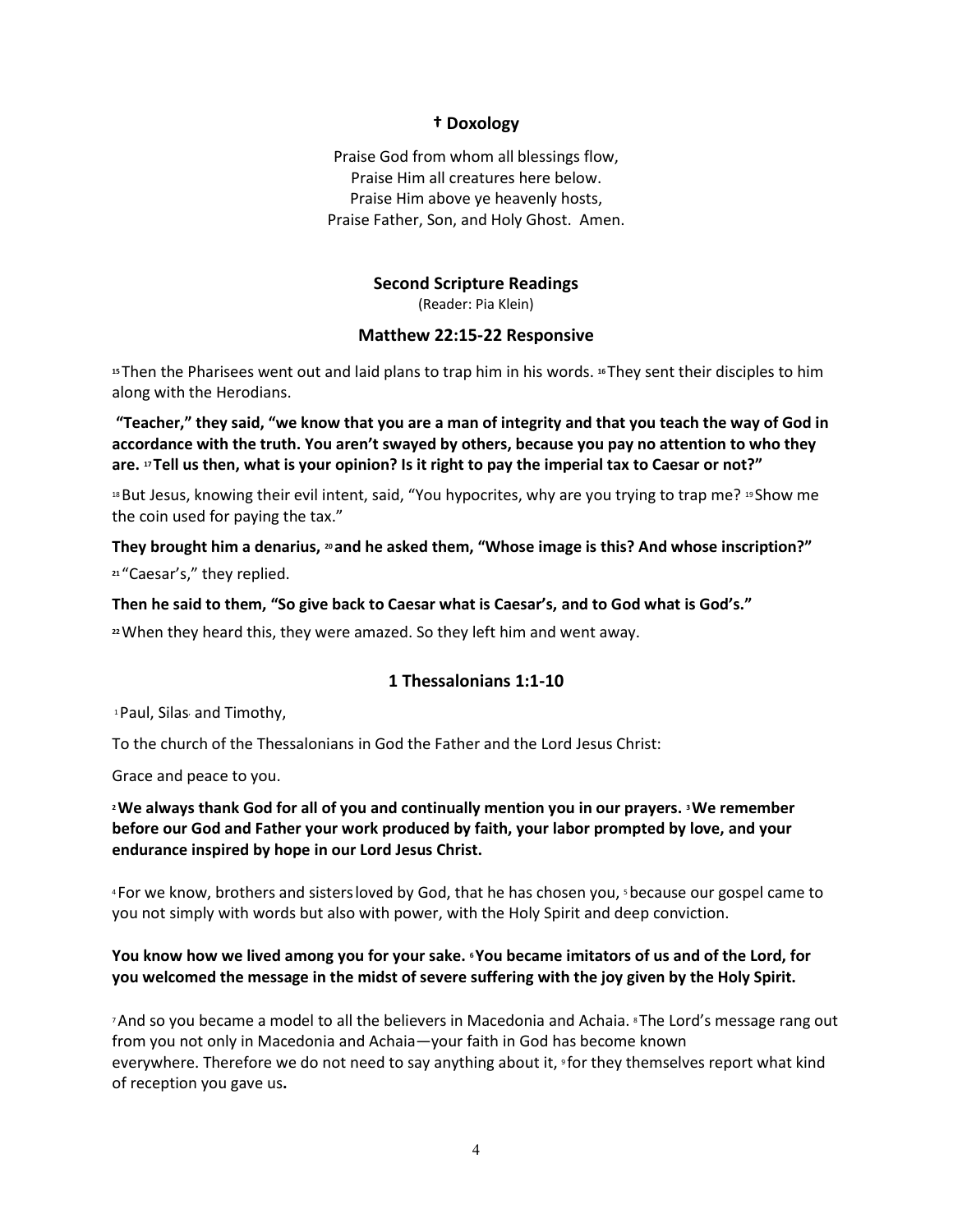**They tell how you turned to God from idols to serve the living and true God, <sup>10</sup> and to wait for his Son from heaven, whom he raised from the dead—Jesus, who rescues us from the coming wrath.**

#### This is the Word of the Lord! **Thanks be to God!**

#### **Sermon: Three Magnificent Gifts of God**

Dr. James N. McGuire

#### **Pastoral Prayer**

#### **† Hymn: Grace Greater Than All Our Sin**

#### **Responsive Litany (**1 Peter 1-3-6)

Pastor: Praise be to the God and Father of our Lord Jesus Christ!

#### **People: In his great mercy he has given us new birth into a living hope through the resurrection of Jesus Christ from the dead,**

- Pastor: and into an inheritance which can never perish, spoil, or fade. This inheritance is kept in heaven for you,
- **People: who through faith are shielded by God's power until the coming of the salvation that is ready to be revealed in the last time.**
- **Unison: In all this you greatly rejoice, though now for a little time you may have had to suffer grief in all kinds of trials.**

**† Benediction**

**Welcome, Announcements and Prayers**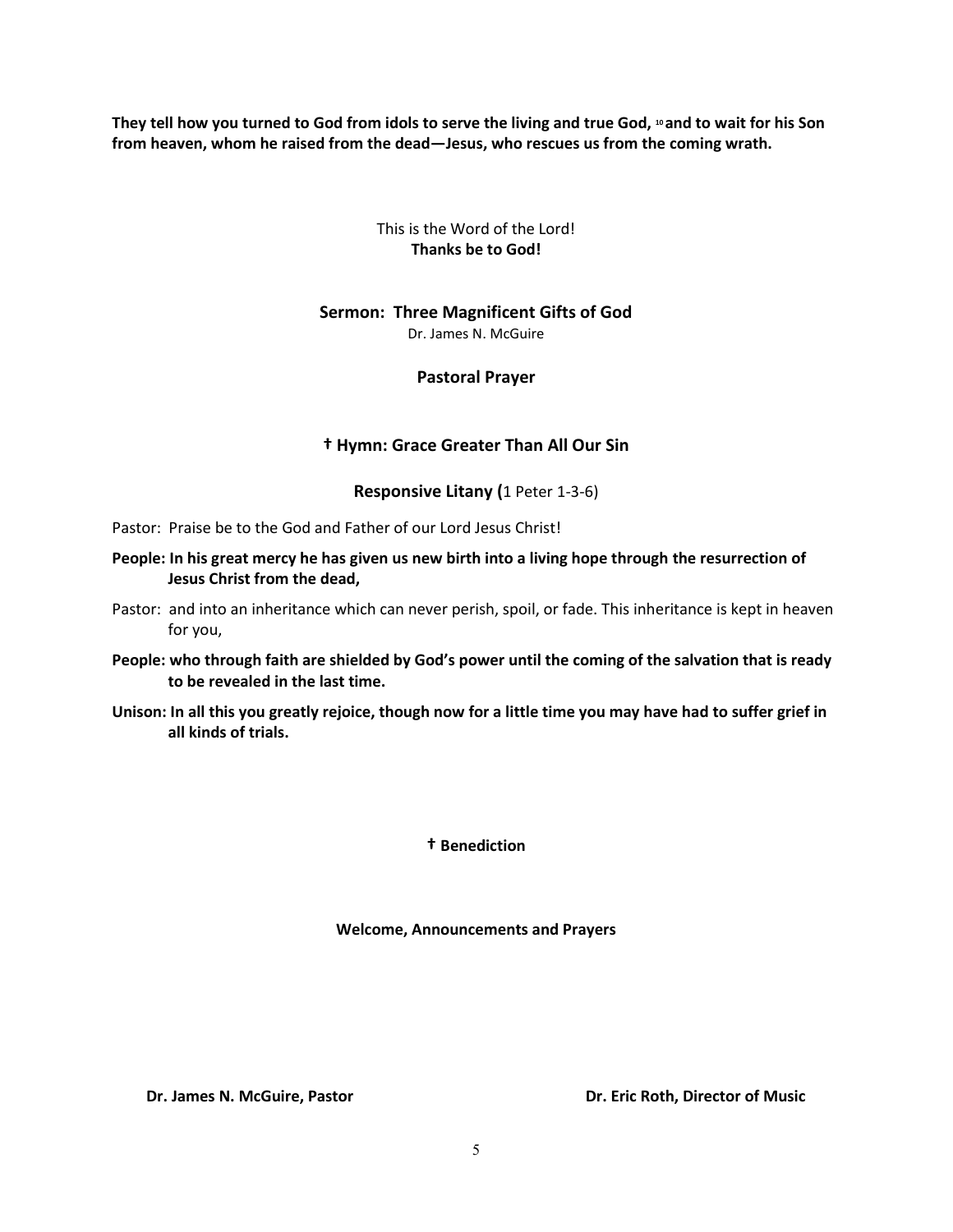**To our visitors: We hope our worship enables you to draw near to God through Christ Jesus, and that you feel welcome here among us. Please sign the guest book in the narthex and allow us to greet you. Our normal fellowship time after the service has been postponed due to the Covid-19 restrictions.**

#### **In Need of Prayer**

Dennis Dorman Bunny Rector Cindy Bemis Bruce Hartley, employment Kent's sister Lori George Donoian and family Pat Grad's grandson, Luke age 12 Gail Nastwold Jen Freese, lungs. Maya, and new service dog Sally Freese, shingles pain Brett Johnson, Nancy's son Lyndsay, daughter of the Sharpes Don Rende's brother, Bob David, friend of Cindy Taaffee Bruce, friend of the Clay family Jim, Gary, Marion, friends of Szczepaneks Linda Szczepanek and other family members Cody, grandson of Carolyn Krueger Colleen, friend of Kelly Rende Nancy, friend of Doaks Yvonne Ray, assisted living Carolyn Schmierer, assisted living CeCe, friend of Elaine Clay, lupus and cancer

#### **In Need of Prayer**

Gene (in ICU) & Linda Szczepanek Jackie Whiting (Covid) mother-inlaw of Donna Jack & Senie Engebretson Janet Young Marie Johnson, Linda & Ray Johnson's daughter Nicki, Donna's neighbor, new cancer Keely & Josh, daughter/son-in-law of Linda Johnson Julie, dear friend of Chernenkoffs Alberta Weaver, at home Reginia Higgs Avery, niece of Teresa Lisowki Ben, student with Covid19, Bodnar nephew Carol, Bev Thompson's cousin Tracy, friend of Bunny Rector Randy, friend of Bodnars Tim, cancer, nephew of Janet Young Lauren, niece of Ron Lisowski Kelly Rende's co-worker, new cancer Unbelieving children in our families Kelly Rende, grief Family of Anna, died complications of childbirth Relatives of Tom/Carol Metzner, who have Covid-19

**Please also pray for people who are struggling over mental health issues, particularly brought on by the stresses of Covid-19, unemployment, etc.**

**Audio Sermons** can be heard on the church website: http://christ-presbyterianchurch.org

**Monthly need: \$17,083.0 Giving to general fund last week: \$2,935 Giving to general fund in October: \$7,600** Giving **to mortgage in October \$1,150**

**Our Military**: Justin, deployed to Qatar and **coming home tomorrow!** Metzners' grandson Bryan; relative of Teresa Lisowski, deployed to Iraq.

*Pray for God's protection of girls/women and intervention to stop the human sex trafficking in our state.*

**Heidelberg Catechism: Q 114.** But can those converted to God obey these commandments perfectly? **A**. No, in this life even the holiest have only a small beginning of this obedience. Nevertheless, with all seriousness of purpose, they do begin to live according to all, not only some of God's commandments.

**Remember to pray for all our church members, some of whom are reluctant to come to our worship service. We miss them and pray that they will remain we**